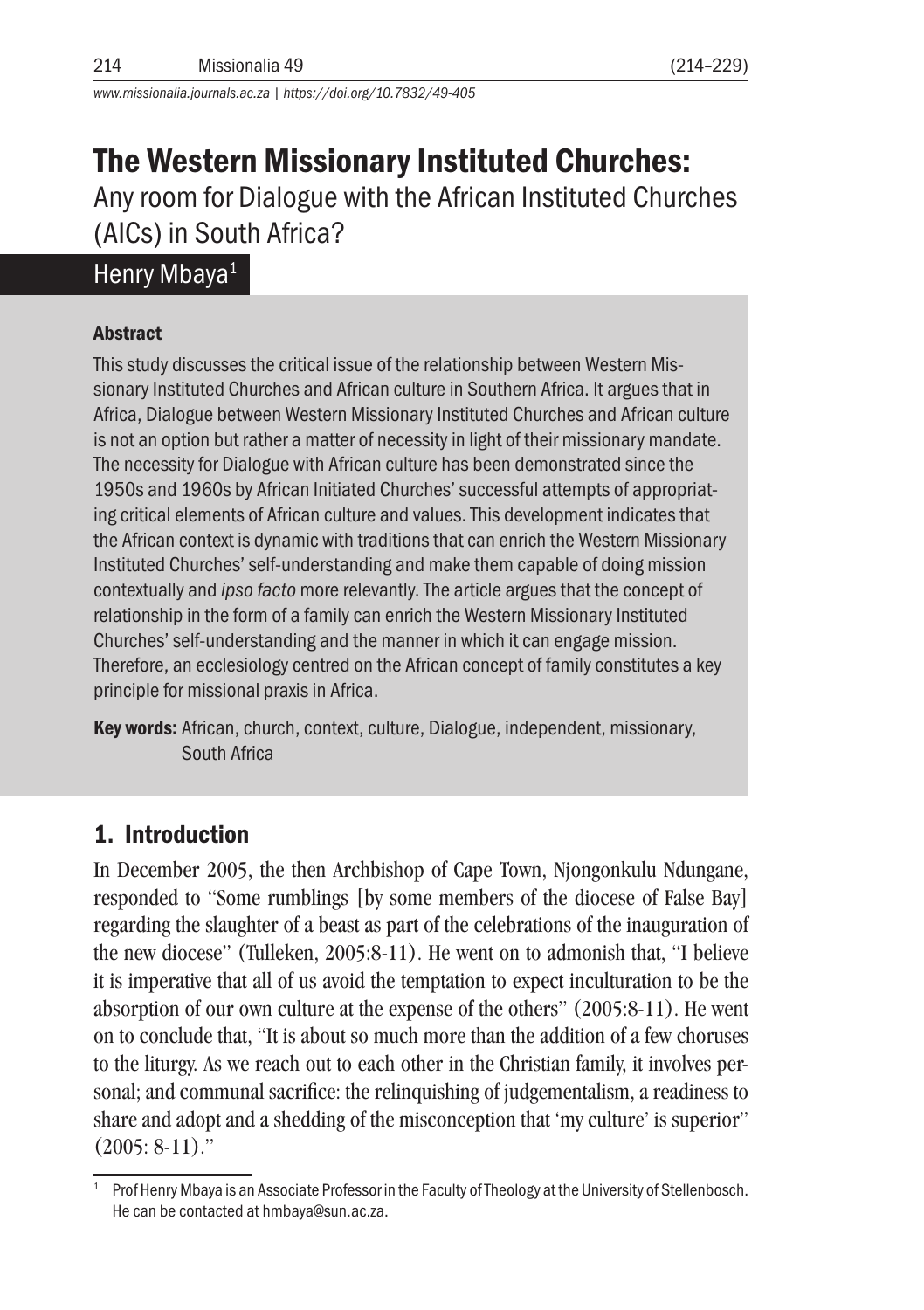In this statement, Ndungane suggested that there was resistance on some Anglicans representing Western Christianity to enter Dialogue with critical elements of the African culture as represented by Black members of the Anglican Church. Ndungane raised the issue of context, culture, and Christianity – how the three interact and relate. Implicitly, he was calling for Western Christianity, particularly Anglicanism in the diocese of False Bay, to enter serious Dialogue with critical aspects of African culture and spirituality.

This episode raises the question of the Western Missionary Instituted Churches, also known as "older mainline churches," notably, Anglican, Dutch Reformed, Lutheran, and Roman Catholic Churches in South Africa, dialoguing with key elements of African culture and spirituality. David Bosch has highlighted the contextual nature of mission (2014:437). He states that "*Mission as contextualization* involves the construction of other local theologies" (2014:437). So, he notes, as "an experimental theology….[it entails] an ongoing dialogue [that] is taking place between text and context, a theology which, in the nature of the case, remains provisional and hypothetical…" (2014:437).

This study seeks to address this issue, especially in light of the experiences of the African Initiated Churches (AICs). In attempting to do that, this article poses the question: What can the older "mainline" churches possibly learn from the AICs engagement with issues of African culture and the Church's mission in Africa today? My primary focus is on the exploration of African culture and not the institution of the AICs *per se*.

It is in the face of such a situation that contemporary African theologians are seeking a new way of achieving a more effective breakthrough in the communication of the Christian message to Africans: the way of Dialogue between Christianity and the indigenous thought-system. The role of the AIC is simply to serve as a conduit for the exploration of the positive values of the African culture through their experiences that I believe can serve as a case study. Therefore, there is an urgent need for the older western mission-founded churches to intentionally enter into a serious Dialogue with African cultural values like the AICs have been doing in their ministry and mission within the African context for decades. If the western missionfounded churches do not engage seriously with African cultures, they risk not only being irrelevant to the issues facing Africans and their contexts but also a decline in numbers (Jurgens & Erasmus, 2001:41-65).

What are the contextual and cultural issues that define and characterise the church's mission in Africa today? Of course, there are many. One can think of gender, environment, governance, politics, economics, and the list go on. However, I have chosen to explore the issue of African culture, specifically the experience of life as a 'community' with its stress on the value of relationships, fellowship,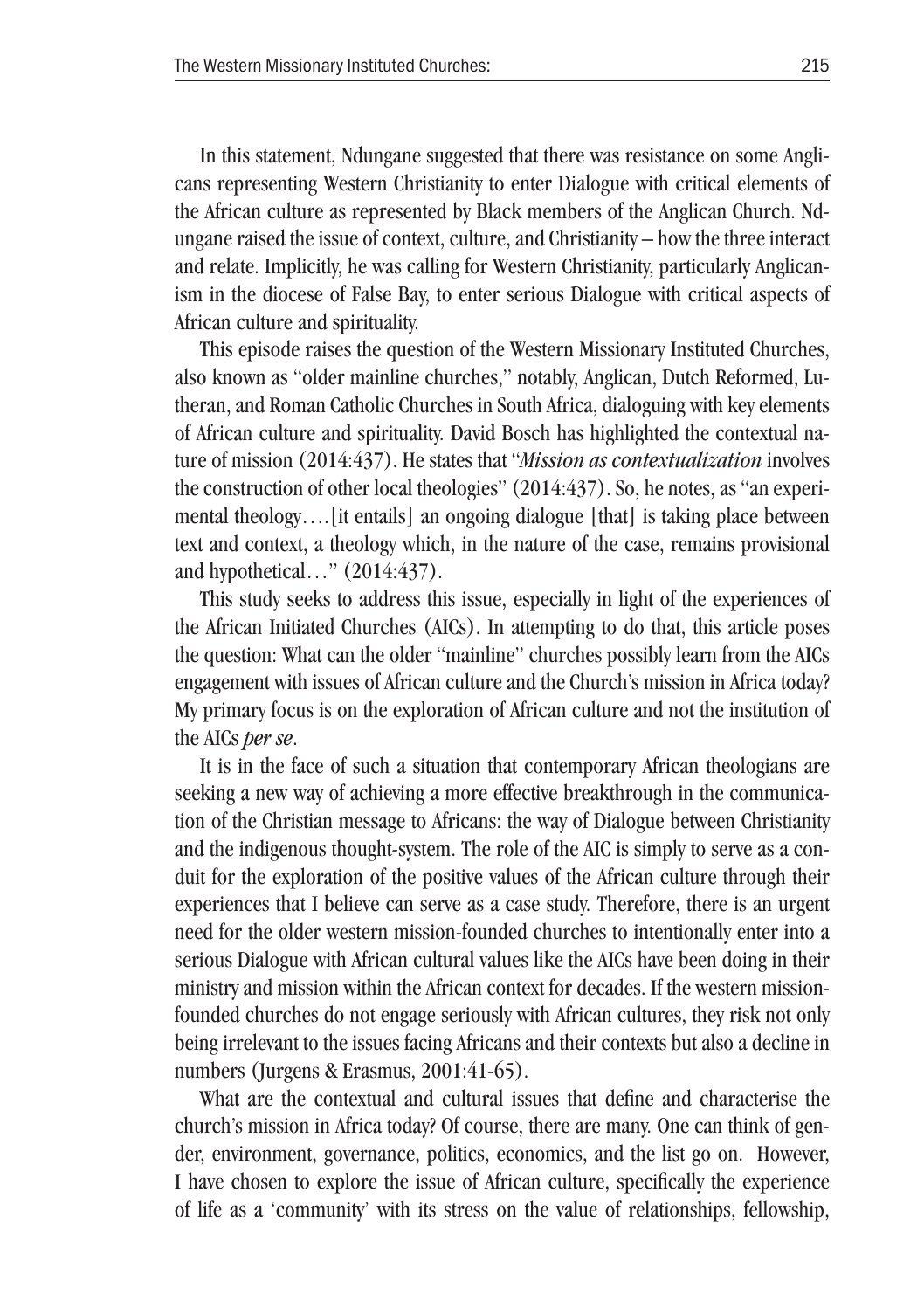and participation in relation to the AICs. The AIC tradition, to a degree, has managed to blend African culture in its theological and missional identity, vocation, and witness. However, this indigenous ecclesial movement and tradition has largely been despised, ignored, and marginalised by the older "mainline" churches which precisely because of issues of status, feelings of being socially and theologically superior, and fear (feelings of insecurity) fail to negotiate issues of gospel and culture that are not western.

## 2. Theoretical Considerations:

#### 2.1 A Sociological-Anthropological Approach

Since this study focuses on Dialogue between western churches and African cultures, it falls within the conceptual framework of inculturation theology. Justin Ukpong defines inculturation theology as "a contextual theology that involves making a particular context the subject of interpretation of the Christian faith" (Ukpong, 1999:109). He further elaborates that The aim is to give expression to Christianity in African religiocultural terms, to work towards creating a synthesis between Christianity and African culture and religion, to present Christianity in a way congenial to the African's view of reality, and to integrate Christianity into his world view. The final goal is to help the African live out Christianity authentically within his cultural milieu and to integrate his/ her religious personality (1999:108). It entails three elements: a text, a context, and an interpretive framework. Context denotes, "The human environment or situation in which the word of God is situated for theological reflection" (1999:109). It is the lived experience of people that interacts with the Christian faith. In this respect, Ukpong follows what he calls the sociological-anthropological approach. This approach views culture holistically, "As a system of symbols and their meaning" (1999:103).

The sociological-anthropological approach endeavours to develop a holistic inculturation theology that creates an encounter of the Christian message with both the religious and the economic, political, and social context. It seeks a radical interpretation of the Christian faith using an African conceptual framework of reference. Inculturation theology involves identifying the *context*, *text,* and an *interpretive framework*, all of which function collectively and co-jointly in the interpretive processes (1999:109). As Yusufu Turaki states, "The strategy of moving from the Text to the Context wants to preserve the essence of Christianity, which is found in the Holy Scriptures and this essence should be translated accurately and should be made relevant to the recipient context" (1999:20).

This study identifies the *context* as South Africa, located within a traditional African cultural perspective. It identifies the African family, and specifically, the Nguni family, as the *value*, that is, a resource to interpret and understand the traditional Western ecclesiological model. This study has chosen the Zulu family model pre-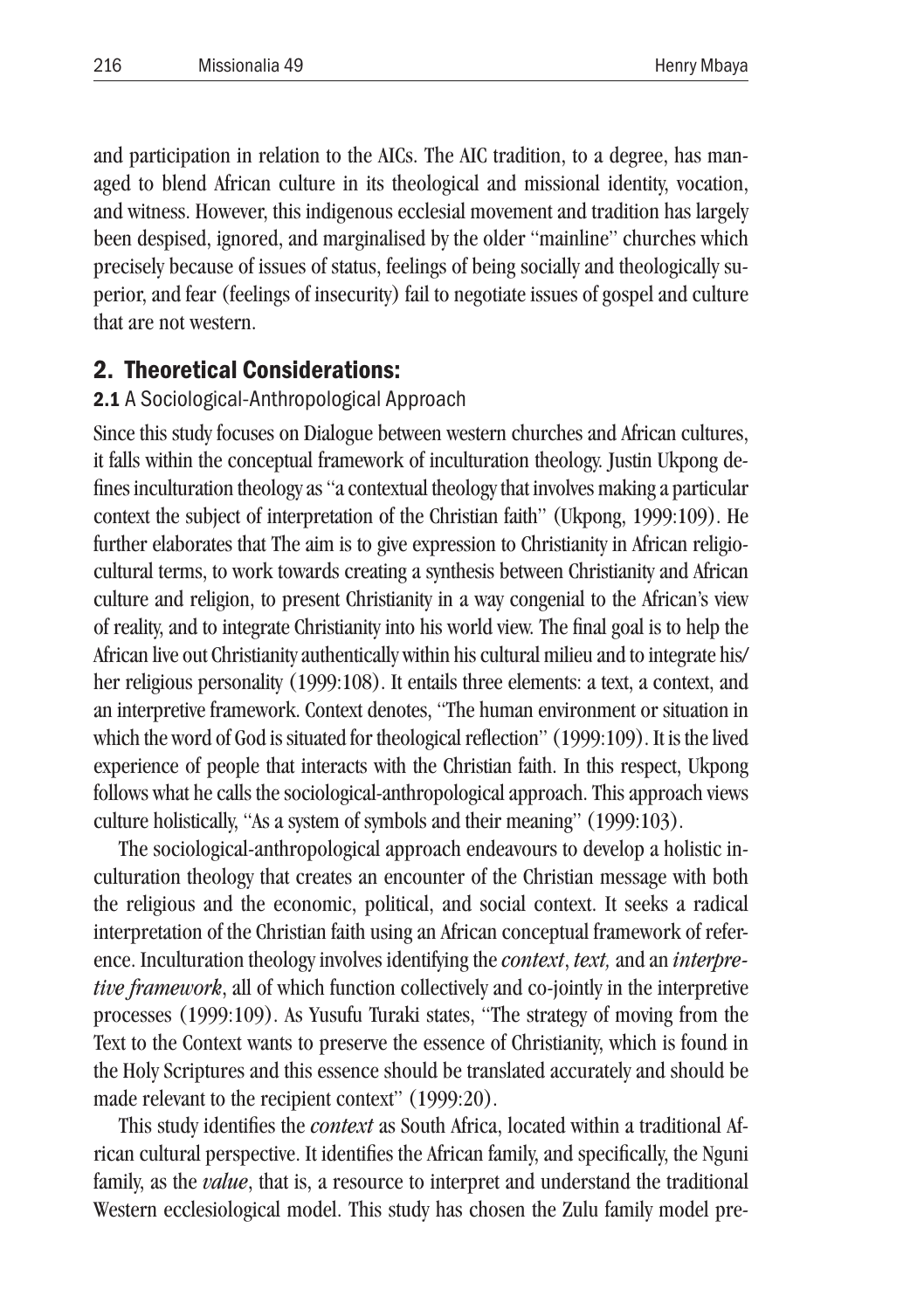cisely because it is the only major ethnic group so far in South Africa that this issue has been researched on. Michael Nel (2007) has highlighted the relationality of the Zulu family unit structure, especially with reference to the ancestors. Employing Ukpong's term, this unit structure is a *value*, that must be understood and interpreted within the African *interpretive framework* of "communality, corporality, and unity of life" (See Ukpong, 1999:110-112). This is the core of the African worldview, an African theological-anthropological paradigm, into which the Zulu family, as a value, can be understood as a model.

Ukpong asserts that text specifically denotes biblical texts or themes, "and the church teachings used in a theological reflection" (1999:109). They entail aspects of the Christian faith in the interpretation process (1999:111). Within this framework, the core value is "fellowship" and "participation." The interpretive framework is cultural hermeneutics. This study has identified the African Family as an *ecclesial model* at the centre of which are two crucial cultural values, namely; "belonging" and "embrace."

#### 2.2 Context, Text, Culture and Dialogue

John Gumperz asserts that context relates to human interactions within particular historical and spatial settings. In other words, contexts comprise human interactions that constitute content (1992:44). They "consist of patterns of relationship and social structures, historical trajectories and local particularities, status and power configurations, values and commitments that intrigue contemporary social analysis…meaning and identity are always contextual, and content is hidden unless contexts become accessible to critique and open to transformation" (1992:44). Luke Pato argues that, "The task of relating Christian faith to the African context is essential also in the sense that Christianity is not an abstract system, but one that expresses itself in concrete cultural forms" (Pato, 1989:160). Pato gives an example of Saint Paul who adapted his message to different congregations, accordingly, and sought to work with the existing cultural and religious heritage that the people already had (Pato, 1989:160). "He proclaimed the gospel in such a way that it should become part of the people, so that they should be able to own it fully. Failure to do this diminishes the gospel message. Converts also remain estranged from their new faith because the gospel had not been communicated in familiar and meaningful thought forms and expressions" (1989:160). Tinyiko Maluleke (1997) has stressed the significance of African culture in relation to Dialogue with Western Christian theology. He said, "African culture and African Traditional Religions (ATRs) have long been acknowledged as the womb out of which African Christian theology must be born" (1997:10). He further asserts, "From various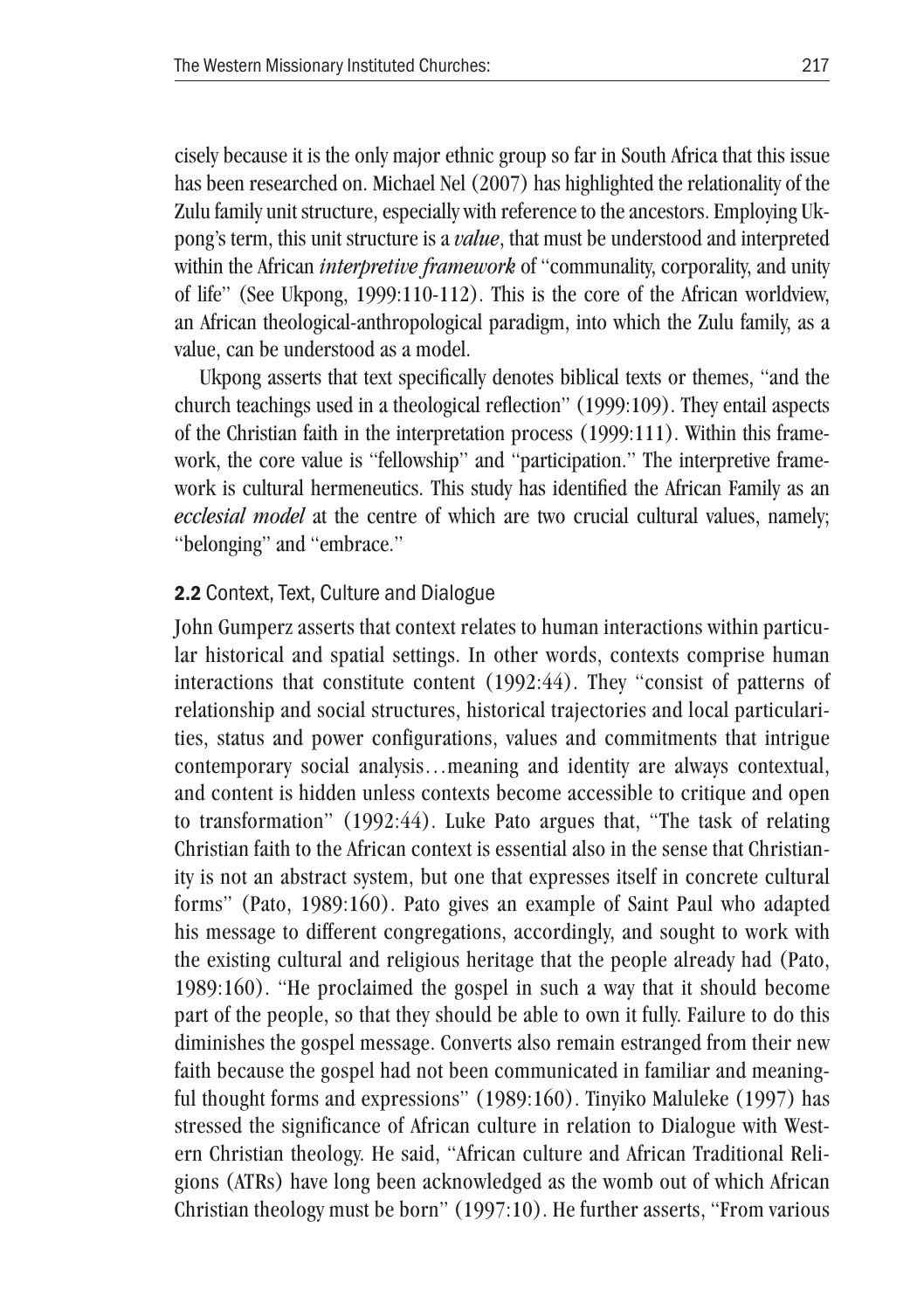fronts, African Christians insisted that the church of Africa and its theology must bear an African stamp" (1997:10).

### 2.3 Inculturation as a challenge to the Mainline Churches

Most churches that originated from Western missionary enterprises in the late 19th century, among others, Anglican, Dutch Reformed, Methodist, and Roman Catholic Church, despite some initiatives in 'inculturation,' find it nearly impossible to take a 'completely' African shape (Magesa, 2019:264). As Bosch states, "The decisive consideration may, then, not be whether a church is Roman Catholic, Anglican, Presbyterian, or Lutheran, but whether it has its home in Africa…" (2014:464). The mainline churches fail to give expression of the faith in the manner that the Early Church did with Hellenistic culture or later on with the Imperial Roman culture. Moreover, the 'official' theology of these churches as taught in their seminaries or theological colleges, or Bible Schools, very much run along European models of knowledge systems that continue to impart a theology informed by the spirit and ethos of the enlightenment, whose approach tends to run in conflict with the African view of reality and ethos. A 'rational' approach to the gospel stories sharply contrasts with a fundamentalist approach to the gospel in the AICs. In other words, in the former while the gospel is explained, its authority is entirely affirmed in the **latter** 

Older mainline churches continue to operate within inherited Western theological paradigms as well as structures of Church polity and ethos whose language or idioms are alien to African culture. Examples of this are concepts such as *The Church Order* in the Dutch Reformed Church, the *Canons and Constitution* in the Anglican Church, or the *Canon Law* in the Roman Catholic Church. These seem to have very little or nothing in common with traditional African polity of governance and order. These statutes are in the term of Ukpong, *texts*, which reflect the value systems and ethos of Western Europe and tend to relate very little to the African values of reciprocity and relationality. The churches' inability to engage with local context contrasts with the government's positive affirmation of some *values* of African culture.

Since 1994, the government of South Africa has gone ahead of the churches in appropriating in the term of Ukpong *values*, in the form of idioms, and symbols, which it uses to promote its approach of service delivery. For instance, it has adopted the Sesotho concept of *Batho Pele*, to highlight the point that "people take a priority" in its social service delivery programmes. It has adopted the Xitsonga concept of *khomanani*, meaning (Shilunane & Geyer, 2014), "Hold one another's hands," to engender the spirit of collaboration in community development (2014). The government has adopted values such as *imbizo*, *indaba* or *lekgotla* to pro-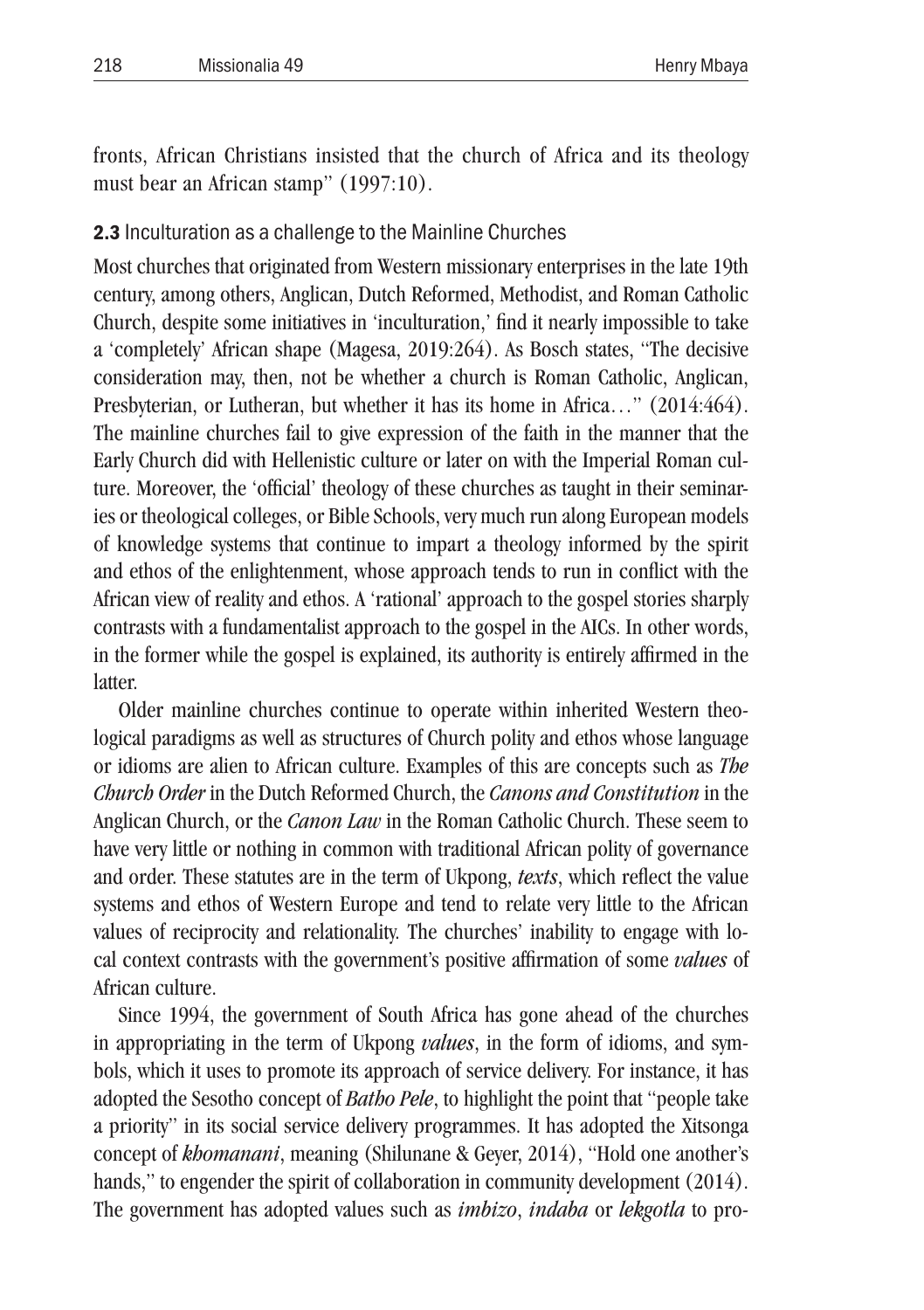mote democratic tendencies. In an African village in Southern Africa, an *imbizo* or *lekgotla* opens space for people to own decisions taken collectively. It is a space where no set agenda has been drawn, but each member brings up his or her own concerns. This tends to ensure maximum participation. Could a church synod not be run on similar lines and spirit as the *imbizo*, *indaba,* or *lekgotla*? Can these churches recognise the value of *the Ubuntu* spirit? These are critical African contextual issues.

Mbiti puts the problem succinctly: "Even though attempts are made to give Christianity an African character, its Western form is in many ways foreign to African peoples. This foreignness is a drawback because it means that Christianity is kept on the surface and is not free to deepen its influence in all areas of African life and problems" (Mbiti, 1975:185). In his article, "Veneration of Ancestors in the House of God," Klaus Nurnberger (2007) has demonstrated the fundamental weakness of the theology and practice of mainline churches in not engaging African contexts seriously. He points out the issue of authority and power; presenting a Christology that does not resonate with African cultural concerns and lacks elaborate ritual in mainline churches (2007:60, 64-67). However, Peter Houston (2020) argues that the mainline churches *do* have rituals, such as Baptism and Confirmation, but they lack the ones that would cover "all of life" of an African. Houston's point is valid.

## 3. The dynamism of African culture

By nature, cultures are dynamic as they influence peoples' lives and conduct. Culture may enhance the quality of life. Culture is the transmitter through which societal values are communicated to build communities. In essence, therefore, cultural values can transform the lives of people either positively or negatively. In his book, *The Power of African Cultures*, Toyin Falola (2003:55) stresses the power of African culture as a source of social cohesion in the community precisely because the African worldview is the basis from which relationships and values give fuller expression to the humanity of the individual (2003:55). Thus, he asserts that, "To be human is to belong to the community, and to do so involves participating in the beliefs, ceremonies, rituals and festivals of that community" (2003:55). Participating in cultural values provides purpose for human existence, meaning to life. They are values through which humans connect with life.

Community and relationships in Africa enhance social cohesion; thus, it is an area in which the mainline churches in South Africa must seriously consider engaging. David Lochhead (1988), in *The Dialogical Imperative*, describes Dialogue as a state in which two parties enter a mutual conversation, a dialogical relationship where they 'open to each other' as partners and are engaged in negotiation (1988:9-12). According to Lochhead, the interaction in the process opens the pos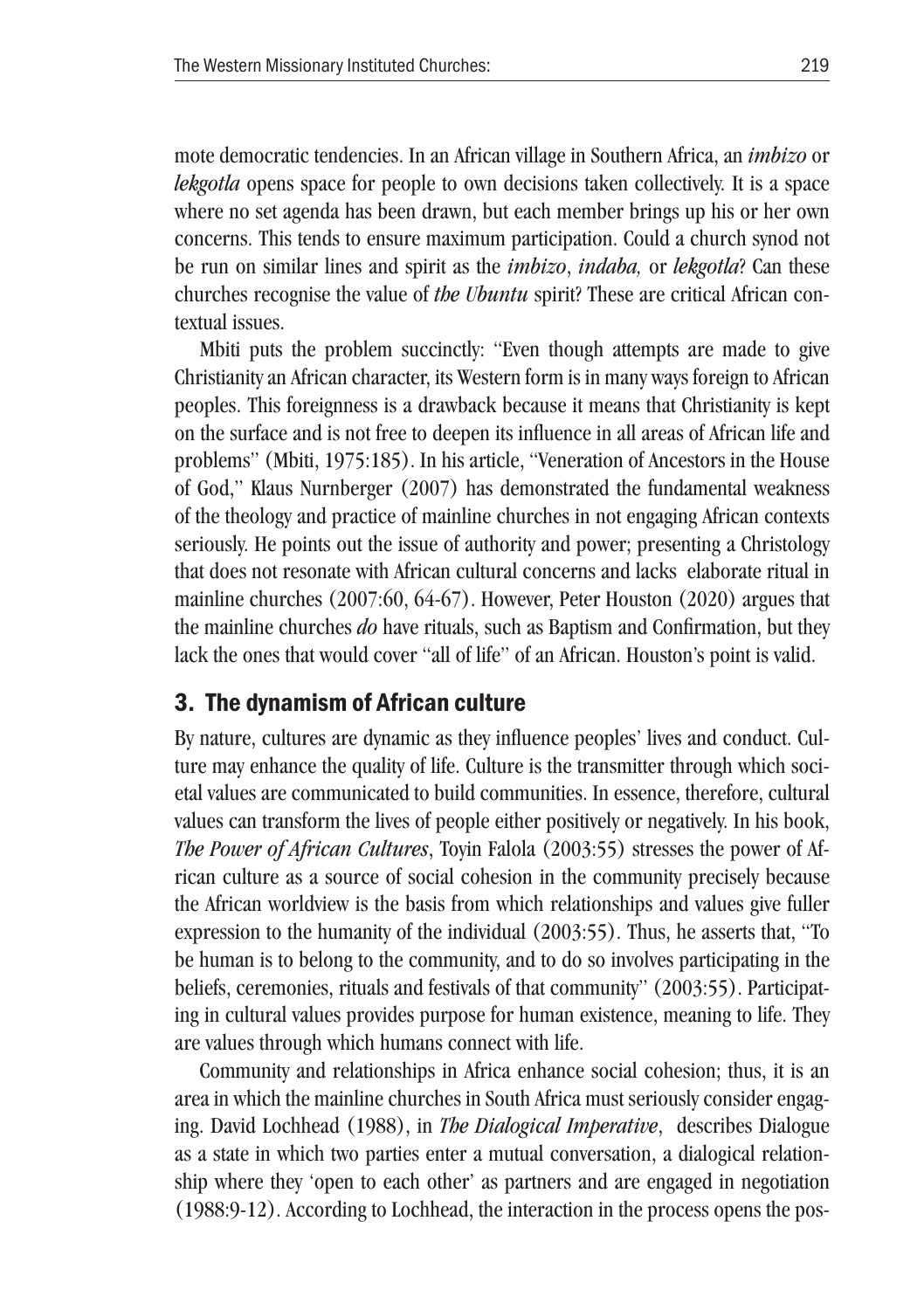sibility of one party being transformed, converted to the other party's view. Dialogue is dynamic, transformative (1988:9-12).

However, Stanley Skreslet cautions that no culture is stagnant. He argues that precisely because culture is dynamic, it has to enter into constant Dialogue with held theological principles. …Submerged values and taken-for-granted assumptions about Christian norms may be brought to the surface and demand to be examined" (Skreslet, 2012:69).

Historical contexts play a critical role in forming and shaping Christian thought and practice. In entering Dialogue with the African cultures and traditions, the AICs transformed themselves. They came up with a new ecclesiological understanding and practice of their ministry and mission. In the same manner as the Early Church dialogued with Hellenistic philosophy, the Medieval Church with Platonic philosophy, Roman (and imperial) culture consequently was transformed, so the AICs using African cultural resources, concepts, systems of thought to enhance its mission in the African continent have been transformed. This development suggests the religious significance of culture.

## 4. The rise of the AICs – a challenge to Missionary Churches' approach

The dynamics of contexts in Africa have given way to the emergence of AICs. To a degree, the rise of the AICs in the 19th century and throughout the 20th century, and their continual growth today, ought to be viewed as a failure of the "mainline" Churches in not taking African cultures and traditions seriously enough (Jurgens & Erasmus, 2001:41-65). These African churches successfully adapted some *valuable* elements of Western Christianity within African socio-cultural and religious systems (2001:41-65). They were involved in the process of 'indigenising' Christianity in Africa (2001:41-65). However, it would seem as if in the 1950s the Western-originated Churches in Africa took a cue from the AICs (Ntombana, 2015:104-119). Subsequently, in the 1950s and throughout 1960 and the 1970s, in various forms, processes such as 'indigenisation' or 'inculturation' came to be on the agenda of African Christianity, and it has never left it. I do not see it leaving Africa in the foreseeable future (Kalu, 2007:309).

The period between 1950 and the 1980s in Africa brought to the fore multicultural and multireligious issues more urgently than ever before, which came to have a bearing on the church's mission today (Bediako, 1997:355). Kwame Bediako (1997:355) highlighted the importance of inculturation when he asserted that "Adaptation as the missionary activity of the Church is thus the extension of the incarnation of the Word, the adaptation of God to man, and operates following the analogy with the Incarnate Word" (1997:355). In other words, "adaptation" or "incultura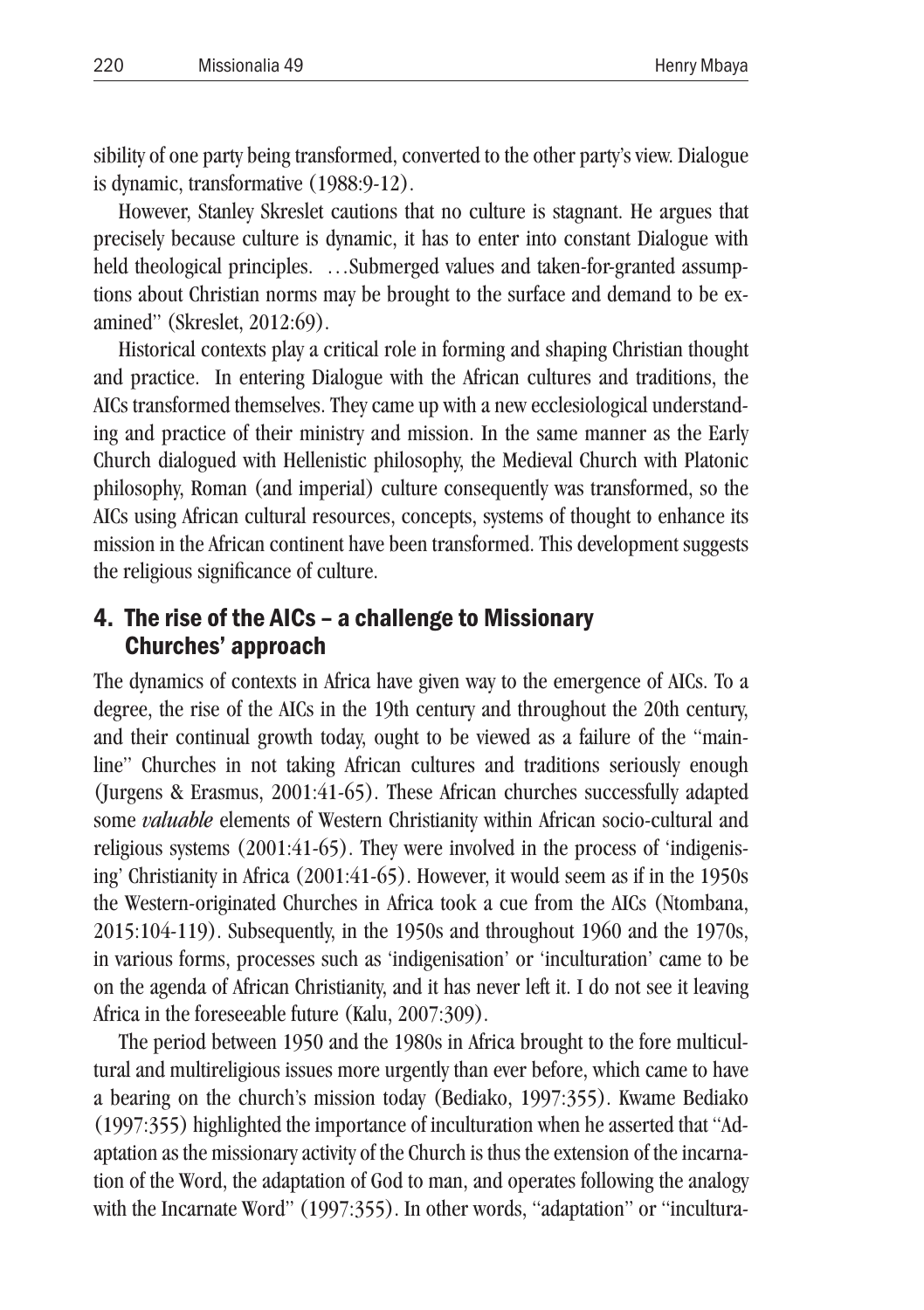tion" or "incarnation" is the effective way by which Christianity can be meaningful to the African context. Similarly, to highlight the significance of such an engagement some scholars have described this process as the quest for the Christian faith to be "'caught' in the 'webs of significance' that are African culture" or "it must be clothed in African garments" (Brand & Lang, 1973:5; Bosch, 2002:31-32).

What Hilary Mijoga (2002) observed regarding the AICs in Malawi might equally apply to the rest of Africa, including South Africa. He asserted that African Independent Churches can be viewed from two perspectives: negatively as "An outright failure of mainstream Christianity to meet the fundamental needs and aspirations of the African peoples of Malawi" and positively as "An attempt by Malawian Christians to apply the resources of the Scriptures to their own life in their own time and place" (Mijoga, 2002 184,185); (see also Bediako, 1999:305). I do not regard this as a question of either/or, but both/and. The mainline churches' failure to engage with African cultures more creatively perhaps reflects a lack of understanding of the dynamism of African cultural values as resources that could enhance the mission of God. According to Todd M. Johnson and his colleagues (2017), by 2018, Africa had 599 million Christians, 49 million more Christians than the whole of Europe. To appreciate why Christianity continues to grow numerically at a very fast rate, it is important to explore the dynamism of African culture.

Cultural beliefs and religious beliefs are sub-sets of each other. C.M. Mwikamba (1992) has stressed the values of religion and African cultural beliefs. He asserts that in Africa, "Religion and beliefs are considered a source of life. They influence believers; this, in turn, influences their conduct, and their conduct influences the society at large" (1992:88). Even though religion and culture strictly speaking are not the same thing; however, the distinctions between them are very fine in some respects. Biblical scholars inform us that to access the 'message' of the texts we need to 'negotiate' through complex frontiers of cultures and other contexts. As Maluleke asserts, "There is no such thing as a pure African Christianity" (Maluleke, 2010:376). It is an undisputed fact that the 19th century missionaries brought a Gospel wrapped in a Western colonial culture, which to a degree tried to relate to an African cultural setting albeit with consequences which the missionaries seemingly failed to envisage, let alone control (Bediako, 1999). Hymns or Prayer Books, church structures and church polity reflect Western contexts and perhaps have very little to do with missional issues facing the Church in Africa.

Since a natural nexus exists between religion and culture, the church in Africa cannot afford to take the cultural contexts seriously as these influence the success or failure of its mission. According to Hilary Mijoga (2002:185), the successes of the AICs are largely due to the fact that it has managed to utilise critical elements of the African cultures and traditions, and in certain respects, refined them and then presented them in an innovative way.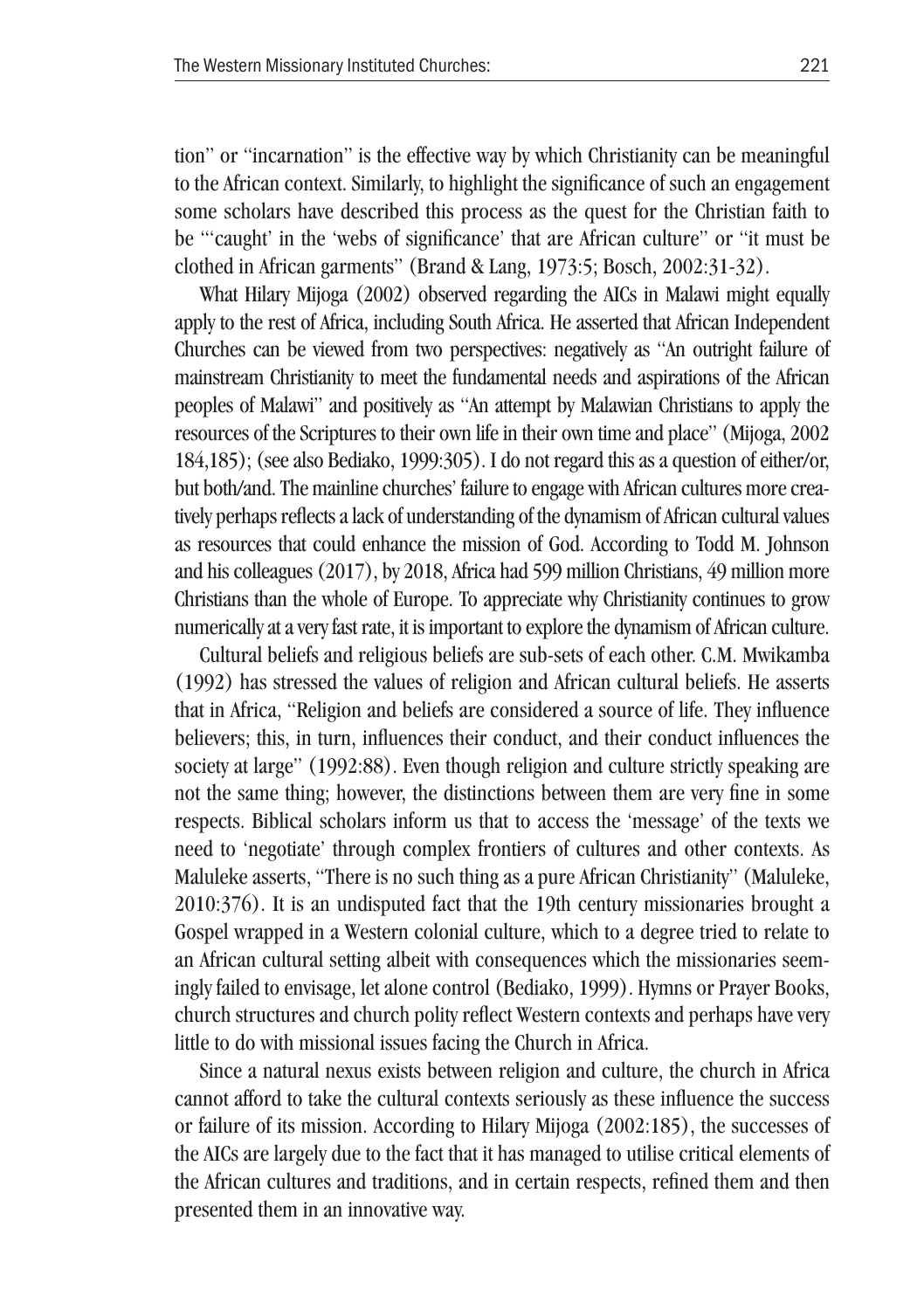In this respect, more importantly, Mijoga notes that, "They have attempted to bring Christian Faith and practice into closer relationship with African culture, and some of them have attempted a synthesis with aspects of African religion" (2002:185). As a result, Mijoga stressed "…their character of being friendly to African traditional culture wins them thousands of adherents" (2002:187). In other words, their openness to African cultures has enriched the AICs rather than impoverished them.

#### 4.1 East African Ecclesiological Models

African scholars have put forward several African ecclesiological models. Like the concept of *ujamaa*, human relationships constitute a core value, which fosters social outreach (Fouere, 2014). *Ujamaa*, a concept that stresses the importance of community building, solidarity, rejection of all forms of superiority, mutual existence, and common ownership, affirms the equality of all its members with a view to realise the dignity of all (2014).

Likewise, John Mary Waliggo has also shown that the church can be understood as a clan where "every believer is a brother or sister to the other" (1990:125). "This model puts emphasis on ecumenism, seeing all as God's people and true relatives" (1990:125). In this respect, according to Waliggo, "The Church characterises the African concept of the extended family life. In order to build a viable and meaningful community, every member of that community must be respected, appreciated and able to make his own contribution. A community that forms the fellowship cannot last where some members are mere spectators" (1990:125).

As Zablon Nthamburi asserts, "The Church must then be a participatory community where discipline, self-control and tolerance make it possible for all members to work together for the kingdom of God" (1990:45). Despite the hierarchical nature of the congregations and patriarchy, the Corinthians are very much a congregational based church that fosters the spirit of communal participation. According to Amanze, the AICs are an "organisation which brings people together as a family of God to live together in love and peace … [and] places a great deal of emphasis on Philadelphia – brotherly love" (1998:125-126). He goes on to say that, "Understood as a Christian version of African traditional values [they are] characterised by corporate life, community, group solidarity, hospitality and the like" (1998:125-126). He concludes, "This movement has brought a new quality of corporate life and responsibility, a new koinonia (sharing) of warmth, emotion and mutual caring in the Christian community together with a new philanthropy towards all" (1998:125-126).

One should express caution in stressing the successes of the AICs. From the perspective of Sociology of Religion, this could be a passing phase of development. When the time comes for them to face paradigm shifts in the political, social, and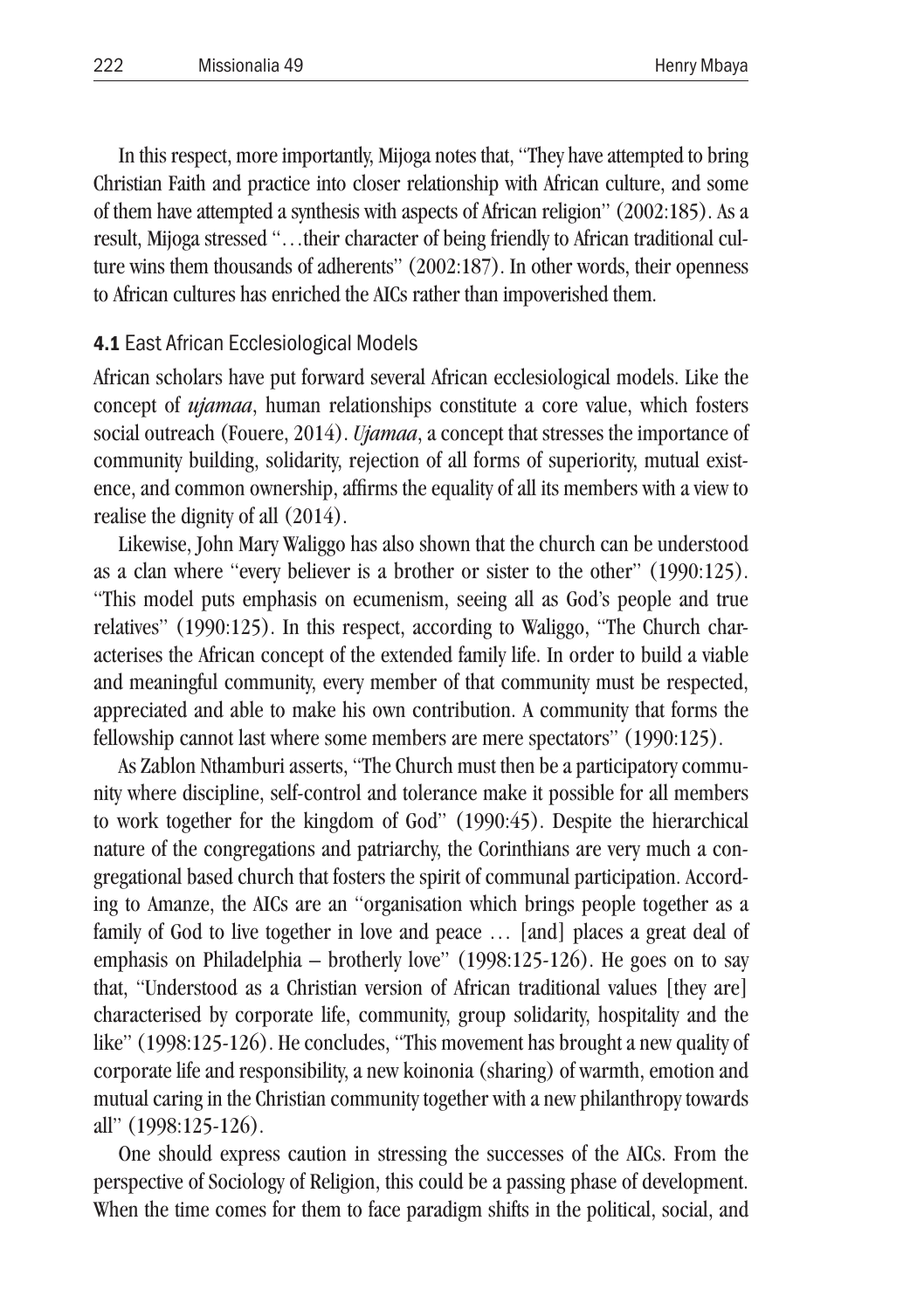economic order, they too may become what the mainline churches are now experiencing. What might be theologically and ecumenically the most significant feature in the AICs ecclesiologies is the fact that they have "testified to the existence of some generalized trends in the African response to the Christian faith in Africa terms." Most of their churches are communal in orientation. Having evaluated these models, I would like to propose that we consider an African-centred family model as it is conceptualised in Southern Africa.

#### 4.2 Towards a Nguni-Family centred Ecclesiological Model

The issues of ecclesiology and the church's mission are critical in a multicultural, multiracial society. Stephen Bevans and Roger Schroeder (2004:40) have highlighted the significance of understanding the ecclesial nature of the church in its missionary praxis. They argue that the constitutive nature of the church or model has implications for the manner in which it engages in mission (2004:42). This issue is critical for this study. In South Africa today, one of the critical issues facing the multiracial "mainline churches" among others, Anglican, Dutch Reformed, and Roman Catholic, is how to give expression authentically to the cultures of all its members during service (regular or occasional) without marginalising those of the other racial group. In other words, how can a culture of one racial group find expression in a multiracial worship service without marginalising that of the other? To be specific: how can Black people who like to enjoy movement (dance) feel at home in a worship service where another racial group sees such culture as 'alien'? The former Archbishop of Cape Town, Ndungane, has shaped the issue in this way, "How can one racial group have space in the church to practice their spirituality without alienating another?"

In light of Ukpong's enculturation praxis, this study has identified the Southern African Nguni, specifically, the Zulu family model as a *value*; and the text being the Western ecclesiastical structure, commonly known as the "mainline" church structure. In this respect, life conceived as an integrated whole and interrelated with no distinctions between the sacred and profane, where participation in this *vital force* is crucial, as the core of an African cosmology (Mulago, 1969:138), constitute the interpretive framework of enculturation. Kinship, among the Zulu and Africans in general, defines close family blood-relationship (Nel, 2007:99). Nel puts it as follows, "As an emotional unit [it] describes the *interconnectedness* of family members" (2007:13). It is the bonding that defines the character of membership. It gives meaning to what it means to belong to a Zulu (Nguni) family. Consequently, *relationality* and *belongingness* characterise the essence of the family.

Nel goes on to assert that, "This mutuality of relationships means that each member of the emotional unit is affected by each other and the system as a whole" (2007:13). Consequently, the entire system affects all members (2007:13). This encompasses,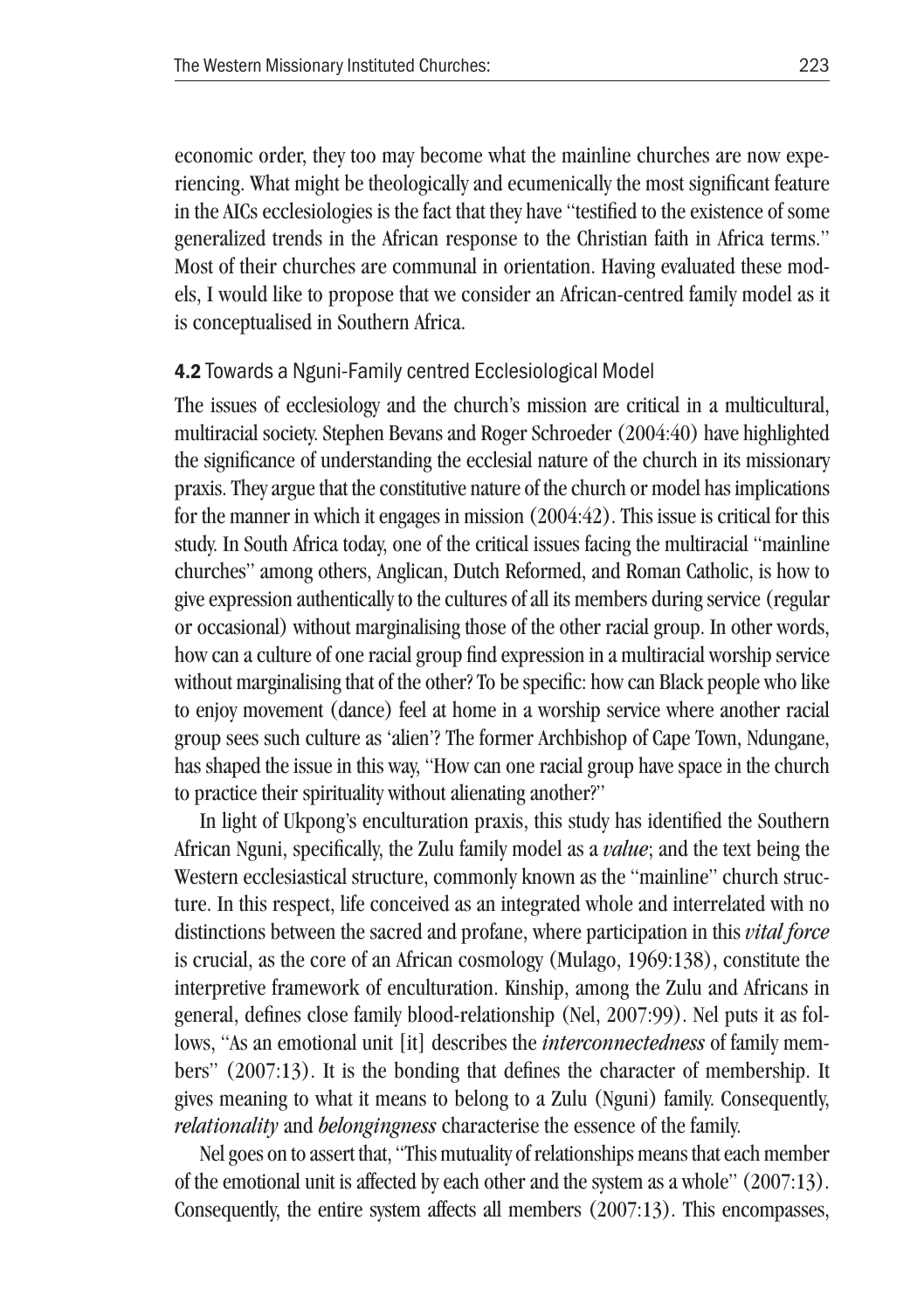"The family as an emotional unit includes members of the nuclear, *extended family* and multigenerational family which includes the ancestors." (2007:13). At its core, it is a profound sense of being connected. First, each person's "individuality" is concerned entirely with the context of the family. Following from this, the second dimension is "communality," and its corollary, "commonality."

Nel further asserts, "Belonging, for the African, is not about ownership. It is also more than being a member of a family or an organization. At its core it is a profound sense of being connected" (2007:27). This sense of belonging stresses what finds resonance in the Sesotho value of *Batho Pele*. The concept engenders a "people-centred" value that stresses the priority of humanness as an African sense of belonging to a broader family – beyond the living and corollary, a deep sense of fellowship. Like in the Judeo-Christian tradition, life centres on human relationships that transcends the living. A core concept in this model is "belonging." Being human is defined by a sense of "belonging," a person "belonging" to the broader and strong circle of "related" families and clans. Thus, bonds of fellowship become critical.

Second, "belonging" entails embrace. Traditional African society is characterised by members of the community that reach out to the other, extending their hand to the other. Feeling strongly as part of the other constitutes an important dimension in defining one's belongingness, and *ipso facto*, identity. Identity defines belongingness and fellowship – as in Greek *koinonia*. "Embrace" denotes seeing the other person in oneself and recognising another's humanity. It is about inclusion and diversity, the collective as opposed to the individual. The opposite is exclusion and marginalisation. It is the anti-thesis of individuality. The underlying principle is fellowship – a sense of belonging to all and for all. In turn, these characteristics engender values of mutuality, reciprocity, and openness.

The idea of a fellowship is important to understanding the ecclesiology of the AICs. Africans live in close-knit communities where relationships are jealously guarded. To have fellowship with one another then is to have a common bond that unites individuals in a cohesive group where individualism withers away. In the midst of the loss of African cultural identity, and the consequences of socioeconomic alienation, AICs advocate a return to authentic African humanising communities (Nthamburi, 1990: 44-45).

Communal in character, this conception is located within the framework of the African worldview, which perceives life as a "fundamental unity of the different realms which constitute the cosmos" (1990:44-45). Respectively, humankind and nature are united; they are integrated (Kinoti, 1992:77). On the other hand, if humanity and nature belong together, the link between human beings is even greater (1992:78).

Essentially, the community is an extension of the family. It is the community rather than the individual that defines the character of the group. Fundamental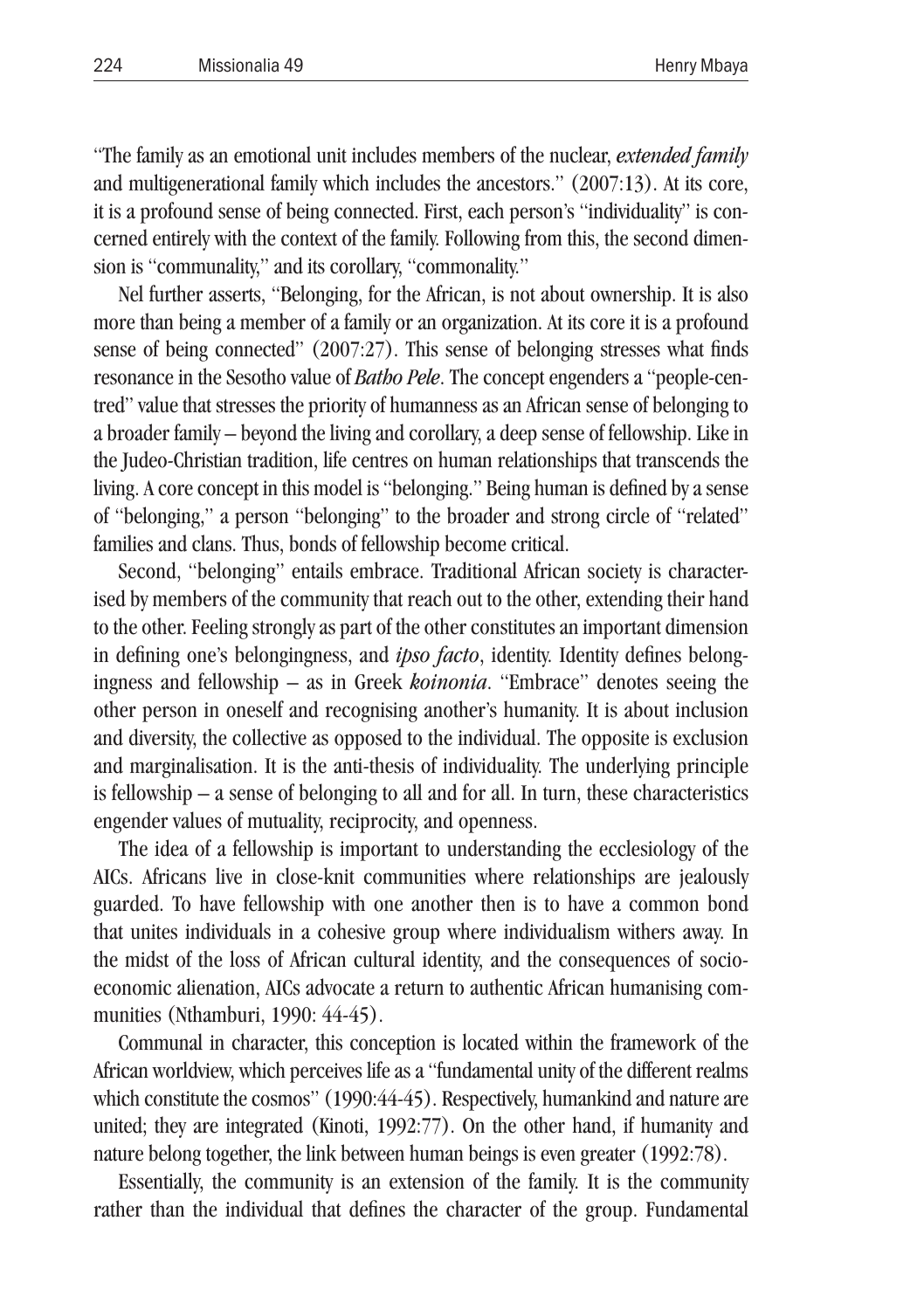to this view is the centrality of human relationships. People belong to each other. Julius Gathogo puts this view as, "You are because you belong" (2008:6) in sharp contrast to the Western Cartesian adage, "I think, therefore, I am" (2008:6). A sense of belonging is important in African culture. On the other hand, the communal orientation of life fosters the spirit of sharing and participation.

The Western Missionary Instituted Churches, such as the Anglican Church, Roman Catholic Church, being racially heterogeneous, and multicultural, need to explore ways of functioning as an *extended family*, embracing cultural diversity within its folds. Creating space for cross-cultural openness will enrich respective cultural groups. In this respect, one area relating to the doctrine of saints is in relation to African ancestors.

In the process of exploring the role of the ancestors for African families, Whites and "Coloureds" may appreciate better the role of saints in their church tradition; possibly, saints and ancestors could be viewed as extended members of the household of God – as a part of a "… a great cloud of witnesses…" as is depicted by the writer to the *Letter to the Hebrews* (12:1). The stress here is the quest for experiencing a deeper sense of African community and communality; hence, corporality and deeper fellowship.

Nel also identified "interconnectedness" and "belongingness" as values in the Zulu family. Relationships in the family engender belongingness (2007:13). Belonging conveys the connotation of being in the right place, belonging to a home, being at home. The church as a household of God belongs to all. Some of these features have been displayed in the missionary activities of the Corinthian Church of South Africa (CCSA).

#### 4.3 The Case of the Corinthian Church of South Africa

In the years  $2008-2011$ , the writer and others<sup>2</sup> were involved in ritual studies in the rural congregation of the CCSA in Umlazi in KwaZulu-Natal and in Phepheni in the Eastern Cape. The annual festivals of the burning of the heifer (*isitshisa*), that take place on the last weekend of October, draw to Umlazi not only the Corinthians but also 'enquirers' (God fearers?). The ritual burning and sacrifice of the red heifer, accompanied by the distribution of gifts to the poor and blind, is a celebration of thanksgiving to God. They come for various reasons, notably fellowship and friendship, to seek spiritual, social, and physical healing (Mbaya & Chetty, 2012). Physically, spiritually, and emotionally engaging – ritual is at the centre of their worship and celebrations (Mbaya & Chetty, 2012). This space seems to create a family ethos, closely-knit relationships, where almost every member has a sense of 'belonging.'

In this space, friendships and fellowships develop and flourish, renewable every year in this same place. In this space, corporate Christian experience seems to

<sup>2</sup> Among others are Cas Wepener, University of Pretoria and Marcel Barnard, Protestant University of Utrecht, 2008-2011.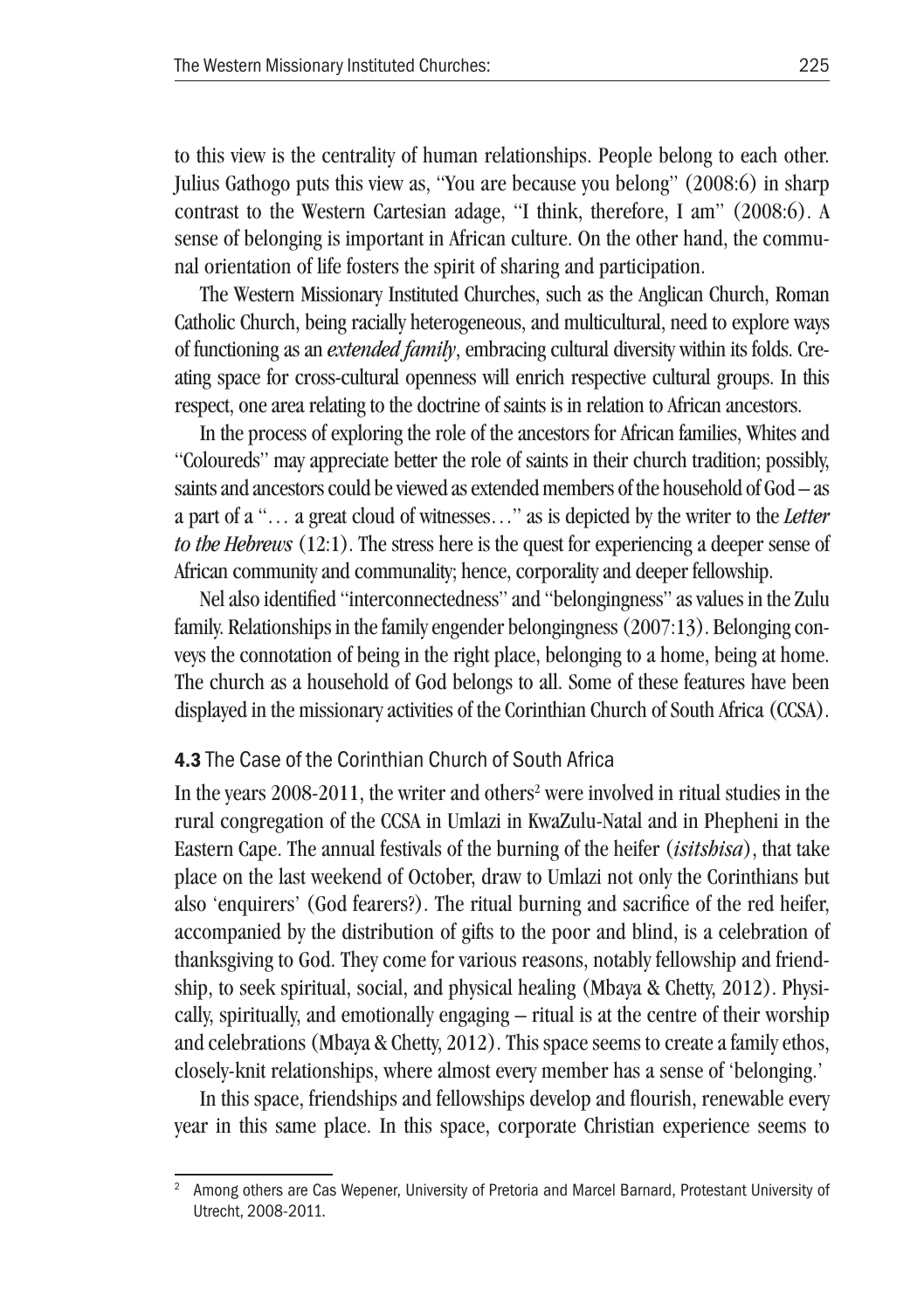engender 'individual' personality; consequently, it creates room for a 'Christ-like' personality to emerge. In this atmosphere, Christian identity seems to transcend 'human' family ties. What seems to inform such bonding is a theology that centres on the celebration of life. In the CCSA, the *isitshisa* "centers on the celebration and thanksgiving of life." " … [The Corinthians] believe that they receive God's blessings, begin new and strengthen old friendships….For the Corinthians, the *isitshisa* (an IsiXhosa word, Burning, viz, of the heifer) meaning the offering of the sacrifice – is both an occasion of thanksgiving to God for the gift of life and other blessings of life such as employment, as well as an act of offering and renewing themselves for his service in care for the blind and the needy (Barnard, Mbaya & Wepener, 2014:116).

It is "… a thanksgiving for God's gift, the… the gift of life to the blind and other needy in the form of food parcels and sharing a meal with them" (2014:116). The Corinthians view *isitshisa* as a gift. In IsiXhosa, a gift, is understood as *umnikelo*, literary an 'offering.' In African traditional religion and culture, offered to the ancestors, *umnikelo* is properly termed *idini*, a 'sacrificial offering' (2014:116). For the Corinthians, *isitshisa* is considered a gift offered as a sacrifice to God in appreciation for their shared life with the blind and needy. Thus, *Isitshisa* seems to bind the Corinthians with the blind and needy.

On different levels, rituals can engender fellowship and friendship. In contrast to other AICs, the Corinthians have successfully blended Christian with African rituals together with Islamic and some Hindu elements (Mbaya & Chetty, 2012). Like the Early Church, which stressed the role of the Holy Spirit and Jesus Christ as the healer, these churches take the work of Jesus Christ and the Holy Spirit seriously as the healer; hence, in their worship services many believe that they experience healing and, therefore, live a fulfilled life. "The Holy Spirit creates the fellowship of the Church. Therefore, there is understandably a lot of emphasis on the work and person of the Holy Spirit within Independent churches. Everything happens as the Spirit directs" (Mbaya & Chetty, 2012).

Would recovering the centrality of the Holy Spirit as it was in the Primitive Church not enhance the ministry of the missionary-originated churches today? Amanze (1998:117), writing from the context of Botswana, observed that healing takes a central role stage in the worship services of these churches. For instance, in South Africa, a few years ago it was learnt that the neglect of this aspect of spiritual life encouraged the Black members in some "mainline" churches (such as the Anglican Church) to frequent these churches like the biblical Nicodemus seeking healing. While healings form the central activity in these churches, "What is not so common amongst the Independent churches is the celebration of the Eucharist" (1990:49). Sacraments are celebrated very rarely and are not a very strong feature of their ministry.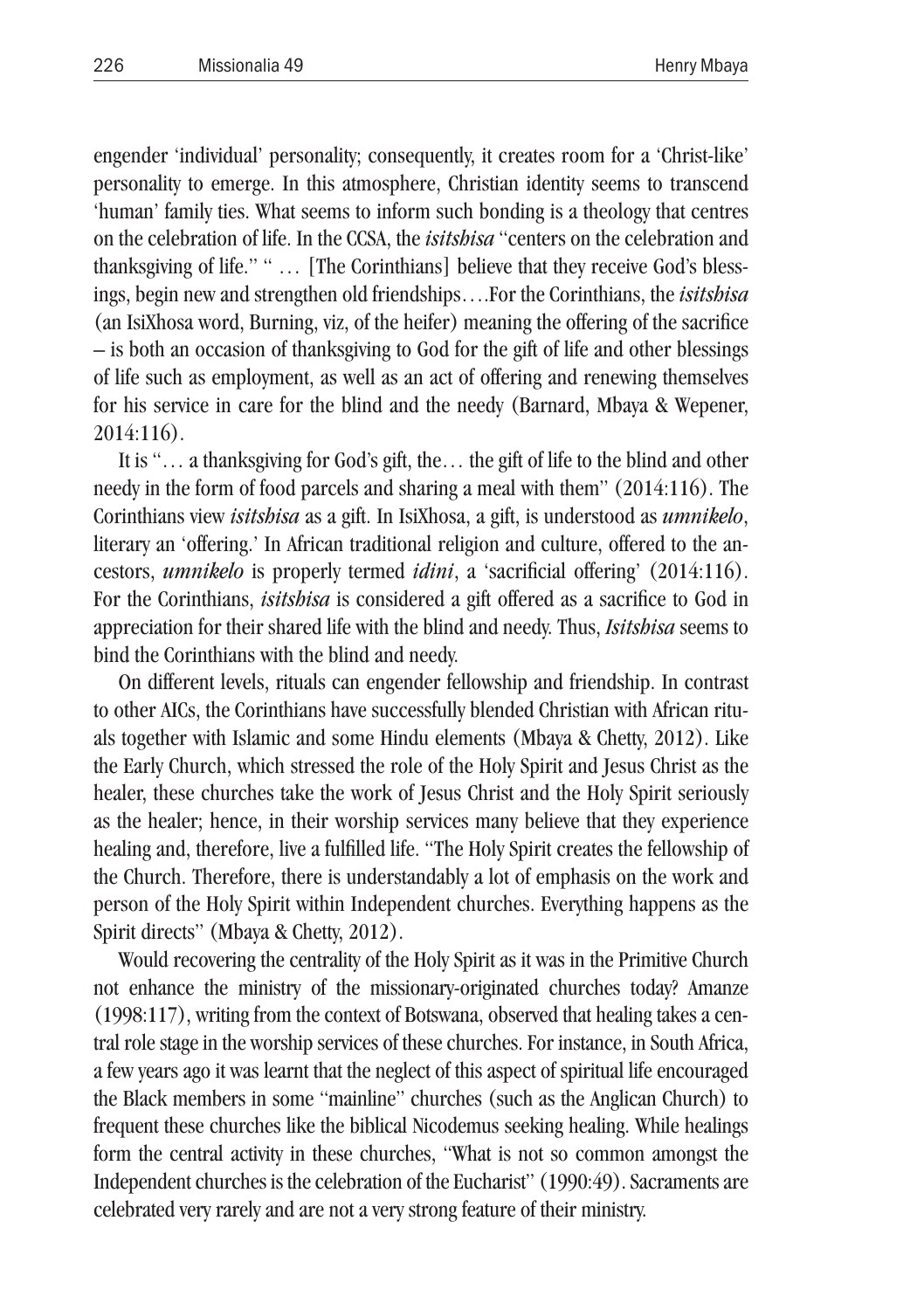## 5. Reflections and implications

I suggest that there is a need for the "mainline" churches to take the African view of life more seriously, especially the aspects that stress a stronger sense of community and a stronger sense of belonging, where relationships foster a spirit of sharing, and participation, consequently spurring community involvement and outreach. In this respect, the AICs can provide a model.

Furthermore, understanding the church in the form of a Nguni family opens up the following possibilities: First, the church will be understood as a closely-knit family, where everyone belongs to each other through spiritual bonds of unity rather than blood kinship or culture. This precludes relationships that derive exclusively from racial or cultural homogeneity. It is a church that traverses racial and cultural barriers. Bosch (2011:282) refers to the church crossing the frontiers of culture. He states, "The message of the gospel is not viewed as something that we bring *to*  contexts, but as something that we derive *from* contexts… You do not incarnate good news into a situation, good news arises out of the situation" (2014:440). In the Nguni family, one belongs to the broader network family.

Second, belongingness will be underscored by the membership of a broader family of networks and connections as "an emotional unit." As Nel noted, "This broader context is the underlying assumption of the concept of *umuntu*." A focus on the individual fails to appreciate the importance and power of relationships upon the individual's feelings, thoughts, and behaviour.

Third, it makes the church more aware and accountable to all its members. Transparency and accountability could enhance the ministry of the church. Similarly, characterised by a stronger sense of belonging, the AICs fosters maximum participation of its members of the congregation, whose contribution is equally affirmed.

In conclusion, taking the African experience of the wholeness of life seriously, the AICs stress that physical and spiritual healing should encourage the mainline churches to approach life holistically. This is the area in which the AICs' have stressed and affirmed the continuity of the religious experience between Primitive and modern Christianity. However, in doing this more effectively like the Pentecostals or Charismatic churches, they show that the mainline churches are powerless in this area and that their Westernised understanding of God does not bring healing.

The fact that the AICs, such as the Corinthian Church of South Africa, have managed to cross the frontiers of religion to Islam and Hinduism should also encourage the older churches to be 'ecumenical,' to fully embrace multiculturalism and engage multireligious contexts of our society more fully. This enables the church to view these not as threats or aberrations but as elements that can enrich rather than impoverish religious experiences. Finally, the AICs corporeal worship, another trait in the African lifestyle, engages and affirms the contribution of all its members.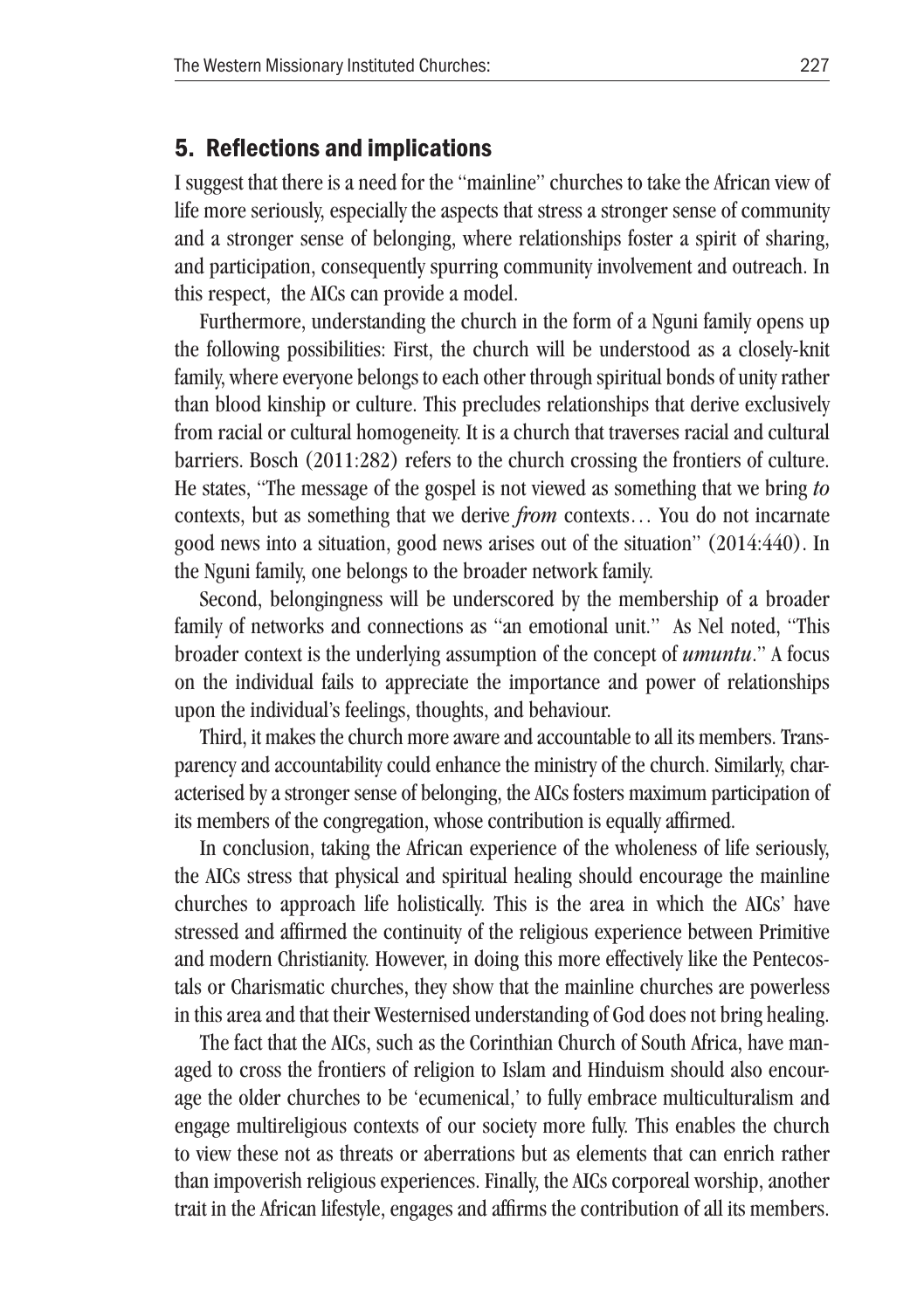The CCSA is very much a family church still bound to the Founder's traditions, and succession stays within the family. There is little sense of belonging to the broader church. Like all other AICs, this church tends to lack theological clarity or a well-developed doctrinal base. They celebrate the Eucharist less frequently. A majority of their leaders have not had a good grounding in theological training; hence, this church tends to lack doctrinal stability. It would be helpful to identify some of the threats within the AICs that the churches should seek to renew and transform. However, learning from the AIC does not mean doing exactly what they do. Each ecclesial community will have to translate what it means to be an African community from their own experiences.

## References

- Amanze, J. 1998. *African Christianity in Botswana*. Gweru: Mambo Press.
- Bediako, K. 1992. 1999. *Theology and identity*. Regnum: Carlisle.
- Bediako, K. 1997. *African theology, the modern theologians*. Oxford: Blackwell Publishing.
- Bevans, S.B. & Schroeder, R.P. 2014. *Constants in context: A theology of mission for today*. Maryknoll and New York.
- Bosch, D. 2011. *Transforming missions: Paradigm shifts in theology of mission.* Maryknoll and New York: Orbis.
- Bosch, D. 2014. *Transforming missions: Paradigm shifts in theology of mission*. Maryknoll New York: Orbis.
- Brand, G. & Lang, P. 2002. *Speaking of a fabulous ghost criteria for African Christian theology*. Berlin, Frankfurt, Bern, Bruxelles, New York, Oxford, Wien, Lang: Peter Lang GmbH.
- Falola, T. 2003. *The power of African cultures*. Rochester: University Rochester Press.
- Fouere, M. 2014. Julius Nyerere, Ujamaa, and political morality in contemporary Tanzania. *African Studies Review*, Cambridge University Press. Retrieved from: https:// www.cambridge.org/core/journals/african-studies-review/article/abs/julius-nyerereujamaa-and-political-morality-in-contemporary-tanzania/E3E68E60A9DE29197F82B 230E8EA3CEB#access-block (Accessed 5 June 2021).
- Gathogo, J. 2008. African philosophy as expressed in the concepts of hospitality and ubuntu. *Journal of Theology for Southern Africa*, 130, 39-53.
- Houston, P. 2020. We who are many are one body despite the lockdown: A thought piece. Unpublished paper.
- Johnson, T.M., Zurlo, G.A., Hickman, A.W. & Crossing, P.F. 2017. Christianity 2018: More African and counting martyrs. *International Bulletin of Mission Research*. 42(1).
- Kalu, O. 2007. *African Christianity: An African story*. New York: African World Press.
- Kinoti, H.W. 1992. African morality: Past and present. In: J.N.K. Mugambi and A. Nasimiyu-Wasike
- (Eds). *Moral and Ethical Issues in African Christianity*. Nairobi: Initiative Publishers. Lochhead, D. 1988. *The dialogical imperative*. New York: Orbis.